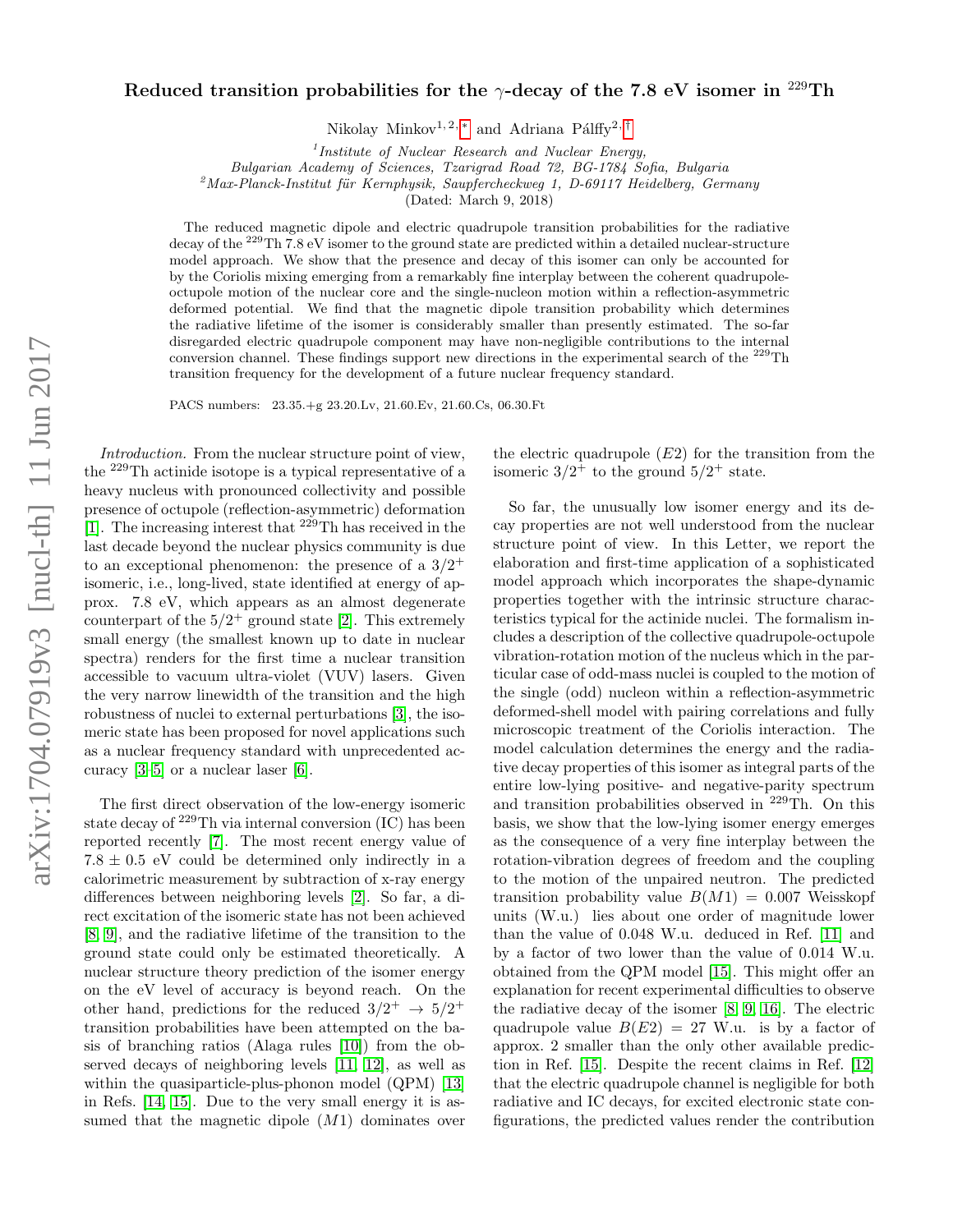2

of the E2 transition for IC of equal magnitude with the M1 one [\[17\]](#page-4-17). These findings support experimental efforts under way that focus on the IC from the isomeric state [\[18\]](#page-4-18) as opposed to experiments involving so far mostly the radiative decay of the isomer [\[8,](#page-4-8) [9,](#page-4-9) [16\]](#page-4-16).

Theoretical approach. The complex nuclear structure of the  $229$ Th isotope is governed by the fine interplay between the collective quadruple-octupole (QO) vibration-rotation motion of the nucleus, the singleparticle (s.p.) motion of the odd, unpaired nucleon and the Coriolis interaction between the latter and the nuclear core. The collective motion is described through the so-called coherent QO mode (CQOM) giving raise to the quasi parity-doublet structure of the spectrum [\[19,](#page-4-19) [20\]](#page-4-20), whereas the s.p. one is determined by the deformed shell model (DSM) with reflection-asymmetric Woods-Saxon (WS) potential [\[21\]](#page-4-21) and pairing correlations of Bardeen-Cooper-Schrieffer (BCS) type included as in Ref. [\[22\]](#page-4-22). The Coriolis interaction between CQOM and the odd nucleon is considered following Refs. [\[23,](#page-4-23) [24\]](#page-4-24).

The Hamiltonian of QO vibrations and rotations coupled to the s.p. motion with Coriolis interaction and pairing correlations can be written in the form

<span id="page-1-0"></span>
$$
H = Hs.p. + Hpair + Hqo + HCoriol.
$$
 (1)

Here  $H_{s,p}$  is the s.p. Hamiltonian with the WS potential for axial quadrupole, octupole and higher multipo-larity deformations [\[21\]](#page-4-21) providing the s.p. energies  $E_{\text{sp}}^K$ with given value of the projection  $K$  of the total and s.p. angular momentum operators  $\hat{I}$  and  $\hat{j}$  on the intrinsic symmetry axis.  $H_{\text{pair}}$  is the standard BCS pairing Hamiltonian [\[25\]](#page-4-25). Together they yield the quasi-particle (q.p.) spectrum  $\epsilon_{\rm qp}^K$  as shown in Ref. [\[22\]](#page-4-22).  $H_{\rm qo}$  represents oscillations of the even–even core with respect to the quadrupole  $(\beta_2)$  and octupole  $(\beta_3)$  axial deformation variables mixed through a centrifugal (rotation-vibration) interaction [\[20\]](#page-4-20).  $H_{\text{Coriol}}$  involves the Coriolis interaction between the even-even core and the unpaired nucleon (see Eq. (3) in [\[20\]](#page-4-20)). It is treated as a perturbation with respect to the remaining part of [\(1\)](#page-1-0) and then incorporated into the QO potential of  $H_{\alpha}$  defined for given angular momentum I, parity  $\pi$  and s.p. band-head projection  $K_b$  which leads to a joint term [\[24\]](#page-4-24)

<span id="page-1-2"></span>
$$
H_{\text{qo}}^{IK_b} = -\frac{\hbar^2}{2B_2} \frac{\partial^2}{\partial \beta_2^2} - \frac{\hbar^2}{2B_3} \frac{\partial^2}{\partial \beta_3^2} + \frac{1}{2} C_2 {\beta_2}^2 + \frac{1}{2} C_3 {\beta_3}^2 + \frac{\tilde{X}(I^{\pi}, K_b)}{d_2 \beta_2^2 + d_3 \beta_3^2}.
$$
 (2)

Here,  $B_2$  ( $B_3$ ),  $C_2$  ( $C_3$ ) and  $d_2$  ( $d_3$ ) are quadrupole (octupole) mass, stiffness and inertia parameters, respectively, and  $\widetilde{X}(I^{\pi}, K_b)$  determines the centrifugal term in which the Coriolis mixing is taken into account (see Supplementary Material [\[26\]](#page-4-26) for details).

The Coriolis perturbed wave function for the QO spectrum built on a q.p. state with  $K = K_b$  and parity  $\pi^b$ 

corresponding to the Hamiltonian [\(1\)](#page-1-0) is obtained in the first order of perturbation theory from the QO core plus particle wave function [\[24\]](#page-4-24) (see Supplementary Material [\[26\]](#page-4-26)). The corresponding expression for the energy has the form

<span id="page-1-1"></span>
$$
E_{nk}^{\text{tot}}(I^{\pi}, K_b) = \epsilon_{\text{qp}}^{K_b} + \hbar \omega \left[2n + 1 + \sqrt{k^2 + b\widetilde{X}(I^{\pi}, K_b)}\right],\tag{3}
$$

where  $b = 2B/(\hbar^2 d)$  denotes the reduced inertia parameter and  $n = 0, 1, 2...$  and  $k = 1, 2, 3,...$  stand for the radial and angular QO oscillation quantum numbers, respectively, with  $k$  odd (even) for the even (odd) parity states of the core [\[27\]](#page-4-27). The levels of the total QO core plus particle system, determined by a particular  $n$ and  $k^{(+)}$  ( $k^{(-)}$ ) for the states with given  $I^{\pi=+}$  ( $I^{\pi=-}$ ) form a split (quasi) parity-doublet [\[28\]](#page-4-28). Furthermore,  $\omega = \sqrt{C_2/B_2} = \sqrt{C_3/B_3} \equiv \sqrt{C/B}$  stands for the frequency of the coherent QO oscillations [\[19,](#page-4-19) [20\]](#page-4-20).

Having the Coriolis perturbed wave function we were able to calculate the reduced probabilities  $B(E1)$ ,  $B(E2)$ ,  $B(E3)$  and  $B(M1)$  for transitions between initial (i) and final (f) states with energies given by Eq. [\(3\)](#page-1-1) (see Supplementary Material [\[26\]](#page-4-26) for the explicit expressions). We note that the reduced transition probability expression contains first-order and second-order K-mixing effects. First-order mixing terms practically contribute with nonzero values only in the cases  $K_{i/f} = K_{\nu} = 1/2$ , i.e., when a  $K_{i/f} = 1/2$  band-head state is mixed with another  $K_{\nu} = 1/2$  state present in the considered range of admixing orbitals above the Fermi level. A second order mixing effect connects states with  $\Delta K = 1, 2$  and allows different combinations of  $|K_i - K_f| \leq 2$  which provide respective non-zero contribution of the Coriolis mixing to the transition probability. Therefore, non-zero transition probabilities between states with different K-values are rendered possible. Thus, unlike stated in previous works [\[11,](#page-4-11) [12\]](#page-4-12), in our model *it is the Coriolis interac*tion which allows the otherwise forbidden M1 and E2 inter-band isomeric transition to occur. This allows us to examine in detail the capability of such a complete nuclear structure mechanism to provide a prediction for the *isomer decay in*  $^{229}$ Th based on the interaction between collective and s.p. degrees of freedom in the nucleus.

Numerical results. We applied the above CQOM-DSM approach to the low-lying part of the experimental <sup>229</sup>Th spectrum [\[29\]](#page-4-29) including positive- and negative-parity levels with energy below 400 keV as shown in Fig. [1.](#page-2-0) We suggest that this is enough to constrain the CQOM model parameters as to provide reliable predictions for the unknown  $B(E2)$  and  $B(M1)$  transition probabilities between the isomeric  $3/2^+$  and the  $5/2^+$  ground state. This spectrum is interpreted according to CQOM as consisting of two parity quasi-doublets as follows.

The lower, yrast (yr) quasi-doublet, is built on the  $K_{bY}$ r = 5/2<sup>+</sup> ground state corresponding to the 5/2[633]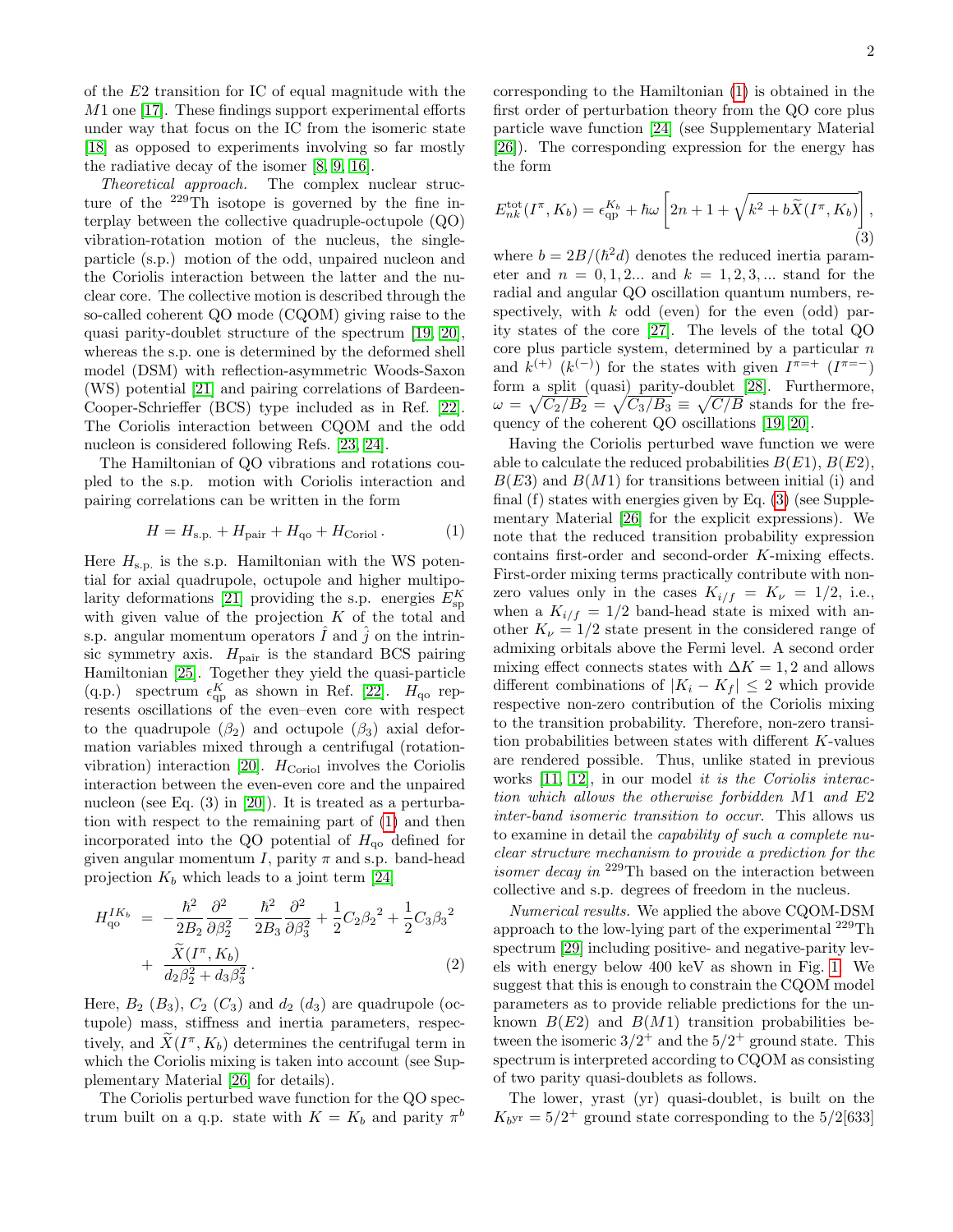

<span id="page-2-0"></span>FIG. 1: Theoretical and experimental quasi parity-doublet levels of  $^{229}\mathrm{Th}.$  The CQOM model parameters used are  $\omega=$ 0.20 MeV/ $\hbar$ ,  $b = 0.28 \; \hbar^{-2}$ ,  $d_0 = 18 \; \hbar^2$ ,  $c = 79$ ,  $p = 1$  and  $A =$ 0.158 keV. See text for further explanations. Experimental data from Ref. [\[29\]](#page-4-29).

Nilsson s.p. orbital. The set of positive- and negativeparity levels is interpreted as collective rotations and coherent vibrations of the QO deformed core-plus-particle system. The parity splitting is due to the QO vibration mode characterized by the lowest value of the radialoscillation quantum number  $n = 0$ , the lowest possible angular-oscillation number  $k_{\text{yr}}^{(+)} = 1$  for the positiveparity sequence and one of the few lowest possible  $k_{\text{yr}}^{(-)}$  = 2, 4, 6 values for the negative-parity states.

The upper, excited (ex), i.e., non-yrast, quasi paritydoublet is built on the isomeric  $K_{b} = 3/2^{+}$  state corresponding to the 3/2[631] Nilsson s.p. orbital. For other nuclei, the first non-yrast quasi-doublet is usually associated with the higher radial-vibration mode,  $n = 1$  [\[28\]](#page-4-28). However, having in mind the practically full degeneracy of the pair of  $5/2^+$  and  $3/2^+$  states, here we consider that this doublet also corresponds to the collective QO mode characterized by  $n = 0$  with the lowest  $k_{ex}^{(+)} = 1$  and one of the lowest possible  $k_{\text{ex}}^{(-)} = 2, 4, 6, 8$ .

Thus, we have two similar collective quasi-doublet structures with  $n = 0$ ,  $k_{\text{yr}}^{(+)} = k_{\text{ex}}^{(+)} = 1$ , built on the two quasi-degenerate s.p. states. This theoretical supposition is supported by the observation that both the yrast and non-yrast experimental positive-parity sequences have very similar level spacings up to  $I = 13/2^+$ and only differ by a mutual shift. The latter can be explained by the different  $K_b$ -values in the centrifugal term  $\tilde{X}(I^{\pi}, K_b)$  in Eq. [\(2\)](#page-1-2) leading to a relative down-shift of the  $5/2^+$  sequence with respect to  $3/2^+$  [\[26\]](#page-4-26). The experimental negative-parity sequences in both quasi-doublets, though not looking as similar as the positive-parity ones, are also reasonably placed in this scheme suggesting equal or close values of  $k_{\text{yr}}^{(-)}$  and  $k_{\text{ex}}^{(-)}$ .

The calculations were made for several combinations of  $k_{\text{yr}}^{(-)}$  and  $k_{\text{ex}}^{(-)}$  values providing respective sets of adjusted CQOM model parameters as detailed in the following. We consider the lowest values  $k_{\text{yr}}^{(-)} = k_{\text{ex}}^{(-)} = 2$  as the basic set providing the lowest-energy QO vibration mode. On the other hand the calculation with higher  $k^{(-)}$ -values allows us to examine the stability of the obtained predictions against different model conditions.

We have first determined the quadrupole  $(\beta_2)$  and octupole  $(\beta_3)$  deformations in DSM by requiring that the orbitals  $5/2[633]$  and  $3/2[631]$  appear in the neutron s.p. spectrum as the last occupied and first not occupied orbitals, respectively, and the spacing between them is as small as possible. By varying  $\beta_2$  between the experimental values  $0.2301(39)$  and  $0.2441(15)$  known for the neighboring even-even nuclei <sup>228</sup>Th and <sup>230</sup>Th, respec-tively [\[30\]](#page-4-30), and changing additionally  $\beta_3$  we obtained  $\beta_2 = 0.240$  and  $\beta_3 = 0.115$ . It is important to note that we found the correct placing and mutual spacing of both orbitals at non-zero octupole deformation.

In the following, starting from the set of  $k_{\text{yr}}^{(-)} = k_{\text{ex}}^{(-)} =$ 2 we performed fits of the six CQOM model parameters for fixed BCS pairing constants (see Supplementary Ma-terial [\[26\]](#page-4-26) for details). Apart from  $\omega$  and b, further model parameters are  $d_0$ , which fixes the QO potential origin [\[19,](#page-4-19) [20\]](#page-4-20) and together with  $\omega$  and b determines the energy levels;  $c = (B/\hbar)\omega$ , the reduced oscillator frequency, and  $p = \sqrt{\frac{d_2 + d_3}{2d_2}}$  which gives the relative contribution of the quadrupole mode [\[27\]](#page-4-27), both additionally determining the transition probabilities. The sixth parameter is the Coriolis mixing strength A which determines both energies and transitions. This procedure allowed us to obtain the theoretical  $3/2^+$  isomer energy value as small as 0.4 keV. The theoretical energy levels are shown in Fig. [1](#page-2-0) in comparison with the respective experimental data. The root mean square (rms) deviation of the predicted energy levels from the experimental ones is  $\text{rms}_{\text{vr}} = 39.9 \text{ keV}$  for the yrast-based band and  $rms_{ex} = 26 \text{ keV}$  for the isomer-based band, with the total deviation being  $\text{rms}_{\text{tot}} = 34 \text{ keV}$ . In this calculation the predicted  $B(E2)$  and  $B(M1)$  values for the  $3/2^+$  isomer decay are 27.04 W.u. and 0.0076 W.u. respectively. The theoretical (Th1) and experimental [\[31\]](#page-4-31) values for the available  $B(E2)$  and  $B(M1)$  transition probabilities are compared in Table [I.](#page-3-0)

Though from a nuclear physics point of view 0.4 keV is a very good approximation of the experimental 0.0078 keV, faced with atomic physics accuracy standards a refinement is desirable. Therefore, we implemented one further step by slightly varying the CQOM parameters values given in the caption of Fig. [1](#page-2-0) to individually adjust the theoretical  $3/2^+$  isomer energy to the exact experimental value. As might be expected, this led to a slight overall deterioration of the predictions for the other energy levels, with an increase of  $\rm rms_{tot}$  by 1 keV. At the same time the predicted  $B(E2)$  and  $B(M1)$  values slightly changed to 23.05 W.u. and 0.0061 W.u., re-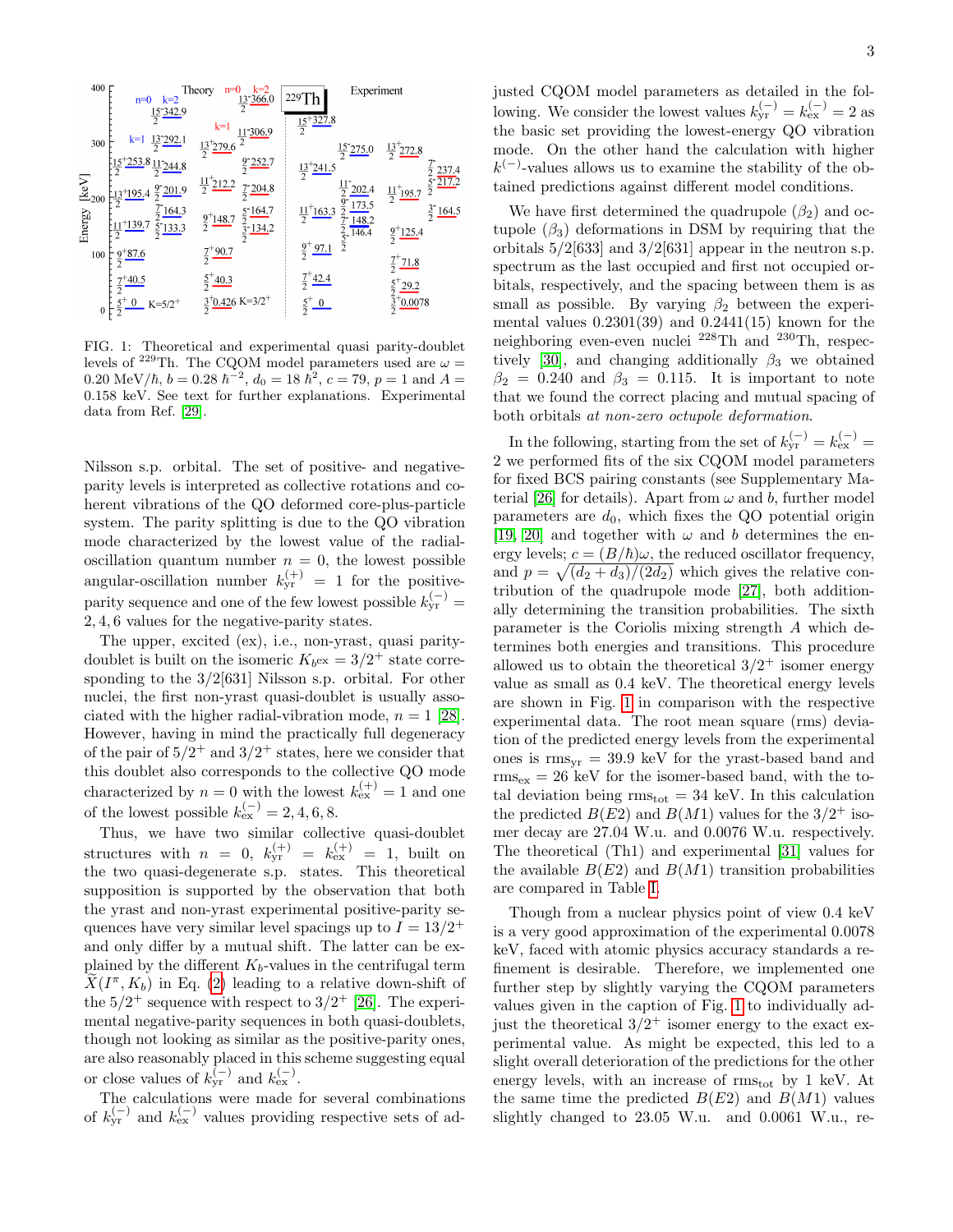spectively. To see the effect of this  $3/2^+_{\text{ex}}$  adjustment on the other described transition probabilities we present the respective theoretical values (Th2) in Table [I.](#page-3-0) The overall change in the obtained transition probabilities is small. This refinement illustrates the sensitivity of the obtained description and predictions to the model parameters in reference to the accuracies inherent for the atomic physics quantities. Also, it shows how the collective QOoscillation mode affects the band-head energy. Further checks were performed keeping the same BCS conditions fixed for few more combinations of higher  $k_{\text{yr}}^{(-)}$  and  $k_{\text{ex}}^{(-)}$ values without tuning the  $3/2^+$  isomer energy (see Sup-plementary Material [\[26\]](#page-4-26)). The predicted isomer  $B(E2)$ and  $B(M1)$  values do not change very much and vary in the limits between 20 and 30 W.u. for  $B(E2)$  and 0.006 and 0.008 W.u. for the  $B(M1)$  transition probabilities, confirming the prediction stability of the model.

<span id="page-3-0"></span>TABLE I: Theoretical and where available experimental  $B(E2)$  and  $B(M1)$  transition values for the low-lying spectrum of <sup>229</sup>Th. Results are given for two sets of model parameters, denoted as Th1 (corresponding to Fig. [1\)](#page-2-0) and Th2 presented in the text. Experimental data from Ref. [\[31\]](#page-4-31).

| Type | Transition                                        |                     | Th1[Th2] (W.u.) Exp (Err) (W.u.) |
|------|---------------------------------------------------|---------------------|----------------------------------|
| E2   | $7/2^+_{vr} \rightarrow 5/2^+_{vr}$               | 252 [267]           | 300 $(\pm 16)$                   |
| E2   | $9/2^{+}_{vr} \rightarrow 5/2^{+}_{vr}$           | 82 [85]             | 65 $(\pm 7)$                     |
| E2   | $9/2_{vr}^+ \rightarrow 7/2_{vr}^+$               | 213 [224]           | 170 $(\pm 30)$                   |
| E2   | $9/2_{\rm vr}^+ \rightarrow 5/2_{\rm ex}^+$       | 19.98 [17.37]       | 6.2 $(\pm 0.8)$                  |
| E2   | $3/2^+_\mathrm{ex} \rightarrow 5/2^+_\mathrm{vr}$ | 27.04 [23.05]       |                                  |
| M1   | $7/2_{\rm yr}^+ \rightarrow 5/2_{\rm vr}^+$       | $0.0093$ [0.0085]   | $0.0110 \ (\pm 0.0040)$          |
| M1   | $9/2_{vr}^+ \rightarrow 7/2_{vr}^+$               | $0.0178$ [0.0157]   | $0.0076 \ (\pm 0.0012)$          |
| M1   | $9/2_{\rm vr}^+ \rightarrow 7/2_{\rm ex}^+$       | $0.0151$ $[0.0130]$ | $0.0117 \ (\pm 0.0014)$          |
| Μ1   | $3/2^+_\mathrm{ex} \; \to \; 5/2^+_\mathrm{vr}$   | $0.0076$ [0.0061]   |                                  |

Discussion. The model description of the low-lying positive- and negative-parity levels of <sup>229</sup>Th shown in Fig. [1](#page-2-0) provides a reasonable interpretation of the  $3/2^+$ isomeric state as a part of the quasi-doublet structure stemming from the general QO rotation-vibration degrees of freedom of the total system and the coupling between the even-even core and the motion of the unpaired neutron. Our detailed model calculations suggest that the extremely small isomer energy may be the result of a very fine interplay between all involved degrees of freedom. We emphasize the crucial importance of the Coriolis interaction for explaining the presence of an M1 transition between the yrast and non-yrast band, contradicting statements in the literature on the weakness of the Coriolis mixing [\[11,](#page-4-11) [12\]](#page-4-12). At the same time our result corroborates with the role of the Coriolis mixing assumed in the QPM calculations [\[14,](#page-4-14) [15\]](#page-4-15). We note here that the present model is essentially different from the QPM application. In the latter the mean field is supposed to be

reflection symmetric, whereas the octupole mode is included as a phonon admixture to the q.p. excitation. In the present approach the quadrupole and octupole modes are treated on the same footing both in DSM and in the collective CQOM part, reflecting the present understanding about the stronger role of the octupole deformation in the shape dynamics of actinide nuclei. Furthermore, in the CQOM+DSM model the Coriolis term is not diagonalized numerically but treated explicitly within the perturbation theory providing a possibility to follow in detail the role of the K-mixing in the mechanism of isomer decay. The limits of validity of this perturbative approach were examined in Ref. [\[24\]](#page-4-24) for the quasi parity-doublet spectra of  $^{223}$ Ra and  $^{221}$ Fr, where a much stronger Coriolis interaction is observed.

Inspection of our results in Table [I](#page-3-0) shows that the experimental data is reproduced quite well with some entries like the magnetic intraband  $7/2_{\text{yr}}^+ \rightarrow 5/2_{\text{yr}}^+$  theoretical value being within the experimental uncertainties. A larger discrepancy is observed for the  $9/2_{\rm yr}^+ \rightarrow 7/2_{\rm yr}^+$ M1 transition. This might be related to the larger discrepancy (about 10 keV) of the predicted energy for the 9/2<sup>+</sup><sub>yr</sub> level compared to the one (∼ 2 keV) of  $7/2<sup>+</sup><sub>yr</sub>$  (see Fig. [1\)](#page-2-0). We note that this particular transition probability is overestimated also by QPM and different experimental values are available at present [\[15,](#page-4-15) [31\]](#page-4-31) calling for further measurements. The interband  $9/2_{\text{yr}}^+ \rightarrow 7/2_{\text{ex}}^+$  $M1$  transition in Table [I](#page-3-0) shows a better agreement with the experiment, and our  $B(E2; 9/2_{\text{yr}}^+ \rightarrow 5/2_{\text{ex}}^+)$  values of 19.98 and 17.37 W.u. though overestimating the ENSDF value of 6.2 ( $\pm$ 0.8) W.u., are both within the error bar of the experimental value of 19.2  $(\pm 4.8)$  W.u. reported in [\[15\]](#page-4-15). Thus, having in mind the possible uncertainties in the experimental data we may conclude that the present calculations provide a reasonable overall description of the electromagnetic transition properties of <sup>229</sup>Th. In addition we note that CQOM provides plausible values for the intrinsic quadrupole moment within the yrast and non-yrast sequences varying in the range of  $780-960$  fm<sup>2</sup> for  $5/2^+ \leq I \leq 15/2^+$ , with the lower value being close to the one of 750 fm<sup>2</sup> considered in Ref. [\[15\]](#page-4-15).

The present formalism allows to study the fine interplay between all involved dynamic modes, providing a way to exactly tune the isomer energy without essential loss of overall accuracy through the six CQOM parameters. In order to check the reliability of the predicted decay probabilities and the predictive capability of the model as a whole we have performed a similar calculation for the neighboring odd-mass isotope  $^{231}$ Th using the six parameter values obtained from the <sup>229</sup>Th spectrum. We considered the yrast quasi parity-doublet band in <sup>231</sup>Th together with two  $B(E1)$  transition values available from experimental data [\[31\]](#page-4-31). The only additional refinements we made were the (necessary) use of an effective E1 charge of 0.43e, with e the proton charge, and a slight shift of  $\beta_2$  in DSM from 0.24 to  $\beta_2 = 0.248$  to